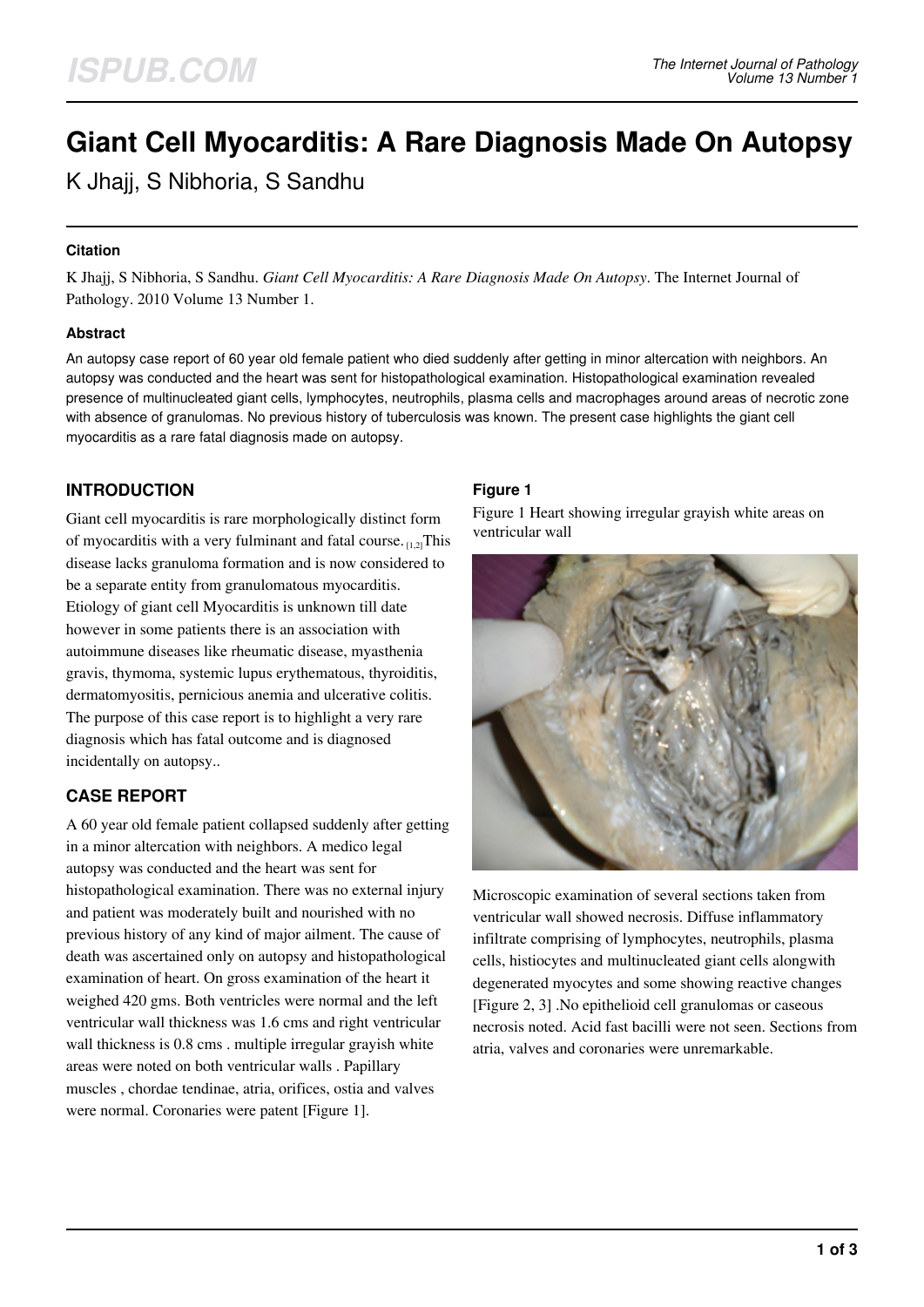## **Figure 2**

Figure 2 Section shows diffuse inflammatory infiltrate , multinucleated giant cells and reactive changes in myocytes and no granulomas (H&E, x100)



## **Figure 3**

Figure 3 Section shows diffuse inflammatory infiltrate and multinucleated giant cells (H&E, x100)



## **DISCUSSION**

Giant cell Myocarditis is rare, morphologically distinct form of Myocarditis with a Fulminant and fatal course.  $_{11,2}$ It was first described by Saltykow in 1905 in a 37 year old man who died suddenly after surgical drainage of an abscess.  $_{[5]}$ In early part of the twentieth century the term giant cell Myocarditis was used to describe both granulomatous and diffuse inflammatory myocardial infiltrates that contained

multinucleated giant cells $_{.6,7}$  Teslak first distinguished the term and called it giant cell Myocarditis.<sub>[8]</sub> It is a pathological diagnosis . A diffuse or multifocal inflammatory infiltrate consists of lymphocytes, histiocytes, plasma cells, eosinophils and numerous multinucleated giant cells and absence of true granulomas.

It is a rare condition and the incidence is very low. In a Japanese autopsy registry the incidence was 0.007% (25 of 377841 cases from 1958 to 1977).  $_{[3]}$ The incidence of giant cell Myocarditis was similarly low 3 of 12815 necropsies from 1950 to 1963 at Oxford Infirmary.  $H_4$ Cooper et al reported the largest series consists of 63 cases from multiple centers world wide. $_{[9]}$  The median age of presentation was 42 years (range 15 to 69 years) but patients younger than 15 years and older than 70 years have been reported.  $_{[10, 11]}$  $_{12,13}$ Equal incidences have been reported in males and females.

It is a fatal disorder with short course generally less than 3 months and diagnosis is made incidentally on autopsy. All most all cases are reported on autopsy which highlights the importance of autopsy in this rare myocardial disorder.

#### **References**

1. Wilson MS, Barth RF, Baker PB et al: Giant Cell Myocarditis .AmJ Med 79:647,1985

- 2. Cooper LT, Berry GJ, Rizeq M, Schroedar JS: Giant Cell Myocarditis. J Heart Lung Transplant 14:394,1995
- 3. Okada R, Wakafuji S: Myocarditis in autopsy. Heart Vessels Suppl 1985; 1:23-29
- 4. White head R: Isolated Myocarditis. Br Heart J 1965; 27:220-230
- 5. Saltykow S: Ueber diffuse Myocarditis. Virchows Arch Pathol Anal 1905; 182:1-39
- 6. Saphir O: Myocarditis; General review, with analysis of 240 cases. Arch Pathol 1941;32:1000-1051;1942;33:88-137 7. Kean BH, Hoekenga MT: Giant cell myocarditis . Am J pathol 1952;28:1095-1105

8. Teslak H: Giant cell versus granulomatous myocarditis. Am J Clin Pathol 1956;26:1326-1333

9. Cooper LT, Berry GJ, Shabetai R: Idiopathic giant cell myocarditis-natural history and treatment. N Engl J Med 336:1860,1997

10. Goldbeg GM: Myocarditis of giant cell type in an infant. AmJ Clin Pathol 1995; 25:510-513

11. Whitehead R; Isolated myocarditis. Br Heart J 1965; 27;220-230

12. Fenoglio JJ Jr , Ursell P C , Kellogg CF et al . Diagnosis and classification of myocarditis by Endomyocardial biopsy .N Engl J Med 1983 ,308 :12- 18 .

13. Litovsky SH , Burke AP , Virmani R . Giant cell myocarditis : an entity distinct from sarcoidosis characterized by multiphasic Myocyte destruction by cytotoxic T cells and histiocytic giant cells .Mod Pathol 1996 , 9 : 1126- 1134 .